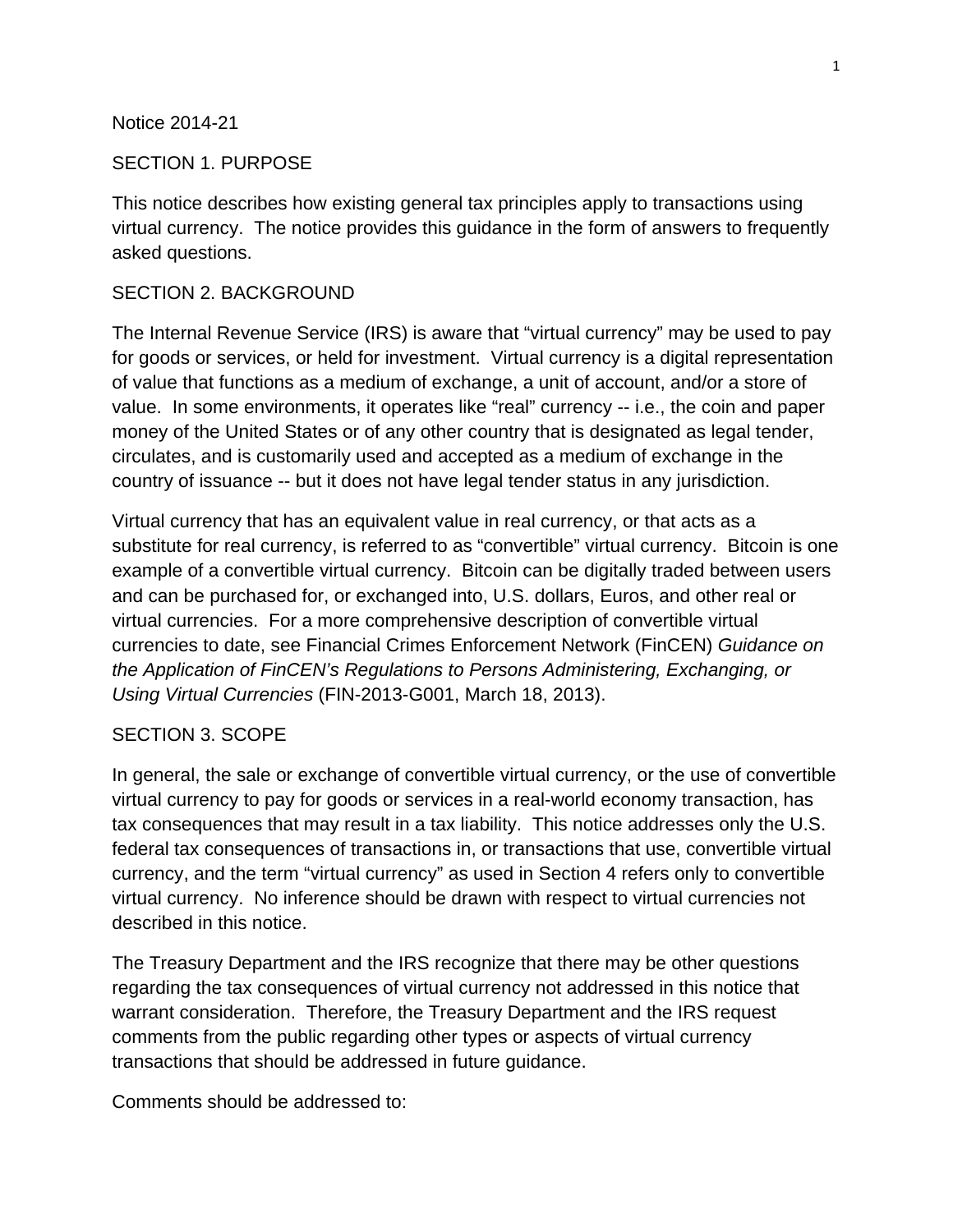Internal Revenue Service Attn: CC:PA:LPD:PR (Notice 2014-21) Room 5203 P.O. Box 7604 Ben Franklin Station Washington, D.C. 20044

or hand delivered Monday through Friday between the hours of 8 A.M. and 4 P.M. to:

Courier's Desk Internal Revenue Service Attn: CC:PA:LPD:PR (Notice 2014-21) 1111 Constitution Avenue, N.W. Washington, D.C. 20224

Alternatively, taxpayers may submit comments electronically via e-mail to the following address: [Notice.Comments@irscounsel.treas.gov.](mailto:Notice.Comments@irscounsel.treas.gov) Taxpayers should include "Notice 2014-21" in the subject line. All comments submitted by the public will be available for public inspection and copying in their entirety.

For purposes of the FAQs in this notice, the taxpayer's functional currency is assumed to be the U.S. dollar, the taxpayer is assumed to use the cash receipts and disbursements method of accounting and the taxpayer is assumed not to be under common control with any other party to a transaction.

### SECTION 4. FREQUENTLY ASKED QUESTIONS

#### **Q-1: How is virtual currency treated for federal tax purposes?**

**A-1:** For federal tax purposes, virtual currency is treated as property. General tax principles applicable to property transactions apply to transactions using virtual currency.

### **Q-2: Is virtual currency treated as currency for purposes of determining whether a transaction results in foreign currency gain or loss under U.S. federal tax laws?**

**A-2:** No. Under currently applicable law, virtual currency is not treated as currency that could generate foreign currency gain or loss for U.S. federal tax purposes.

### **Q-3: Must a taxpayer who receives virtual currency as payment for goods or services include in computing gross income the fair market value of the virtual currency?**

**A-3:** Yes. A taxpayer who receives virtual currency as payment for goods or services must, in computing gross income, include the fair market value of the virtual currency,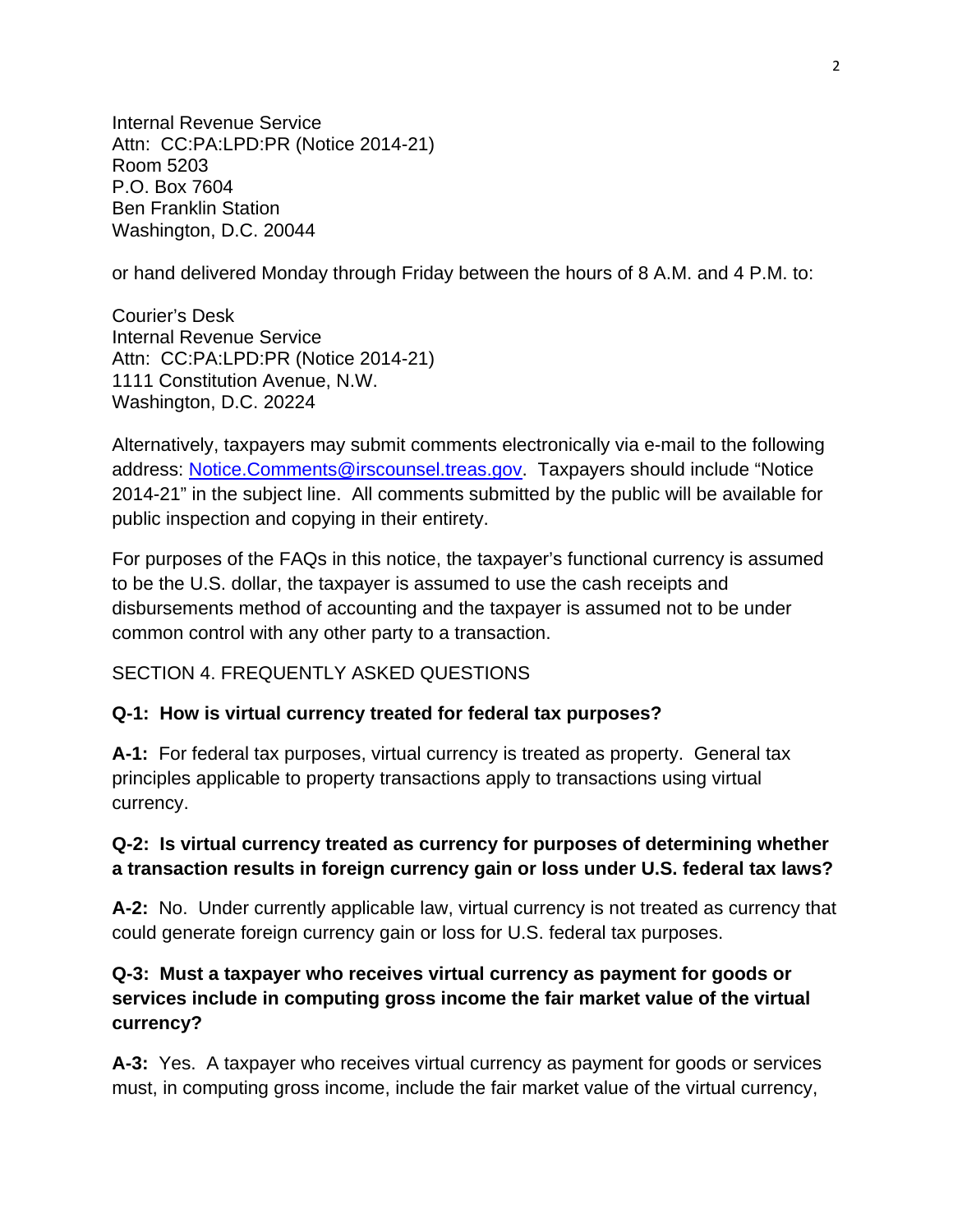measured in U.S. dollars, as of the date that the virtual currency was received. See Publication 525, *Taxable and Nontaxable Income,* for more information on miscellaneous income from exchanges involving property or services.

### **Q-4: What is the basis of virtual currency received as payment for goods or services in Q&A-3?**

**A-4:** The basis of virtual currency that a taxpayer receives as payment for goods or services in Q&A-3 is the fair market value of the virtual currency in U.S. dollars as of the date of receipt. See Publication 551, *Basis of Assets,* for more information on the computation of basis when property is received for goods or services.

# **Q-5: How is the fair market value of virtual currency determined?**

**A-5:** For U.S. tax purposes, transactions using virtual currency must be reported in U.S. dollars. Therefore, taxpayers will be required to determine the fair market value of virtual currency in U.S. dollars as of the date of payment or receipt. If a virtual currency is listed on an exchange and the exchange rate is established by market supply and demand, the fair market value of the virtual currency is determined by converting the virtual currency into U.S. dollars (or into another real currency which in turn can be converted into U.S. dollars) at the exchange rate, in a reasonable manner that is consistently applied.

# **Q-6: Does a taxpayer have gain or loss upon an exchange of virtual currency for other property?**

**A-6:** Yes. If the fair market value of property received in exchange for virtual currency exceeds the taxpayer's adjusted basis of the virtual currency, the taxpayer has taxable gain. The taxpayer has a loss if the fair market value of the property received is less than the adjusted basis of the virtual currency. See Publication 544, *Sales and Other Dispositions of Assets*, for information about the tax treatment of sales and exchanges, such as whether a loss is deductible.

# **Q-7: What type of gain or loss does a taxpayer realize on the sale or exchange of virtual currency?**

**A-7:** The character of the gain or loss generally depends on whether the virtual currency is a capital asset in the hands of the taxpayer. A taxpayer generally realizes capital gain or loss on the sale or exchange of virtual currency that is a capital asset in the hands of the taxpayer. For example, stocks, bonds, and other investment property are generally capital assets. A taxpayer generally realizes ordinary gain or loss on the sale or exchange of virtual currency that is not a capital asset in the hands of the taxpayer. Inventory and other property held mainly for sale to customers in a trade or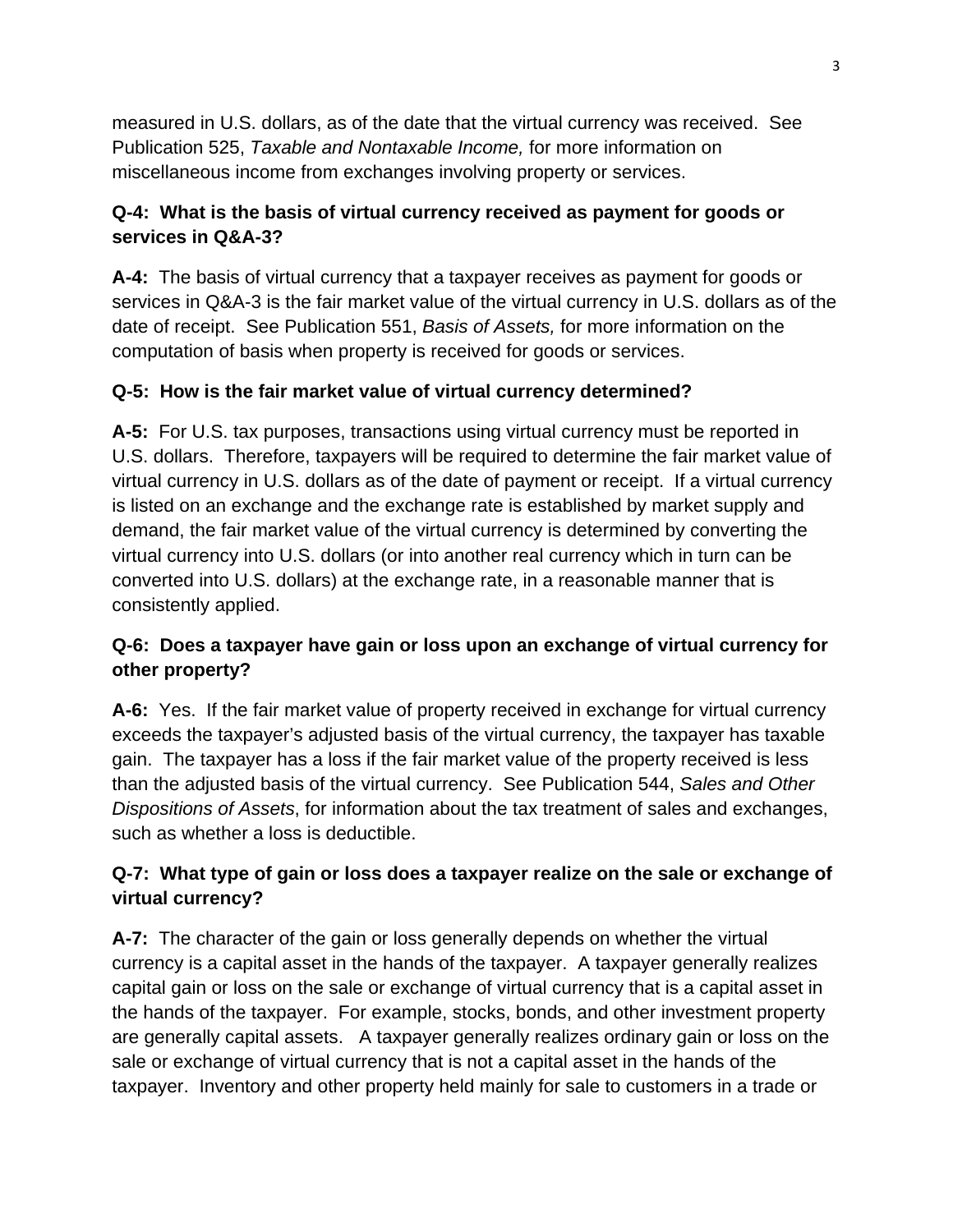business are examples of property that is not a capital asset. See Publication 544 for more information about capital assets and the character of gain or loss.

# **Q-8: Does a taxpayer who "mines" virtual currency (for example, uses computer resources to validate Bitcoin transactions and maintain the public Bitcoin transaction ledger) realize gross income upon receipt of the virtual currency resulting from those activities?**

**A-8:** Yes, when a taxpayer successfully "mines" virtual currency, the fair market value of the virtual currency as of the date of receipt is includible in gross income. See Publication 525, *Taxable and Nontaxable Income*, for more information on taxable income.

# **Q-9: Is an individual who "mines" virtual currency as a trade or business subject to self-employment tax on the income derived from those activities?**

**A-9:** If a taxpayer's "mining" of virtual currency constitutes a trade or business, and the "mining" activity is not undertaken by the taxpayer as an employee, the net earnings from self-employment (generally, gross income derived from carrying on a trade or business less allowable deductions) resulting from those activities constitute selfemployment income and are subject to the self-employment tax. See Chapter 10 of Publication 334, *Tax Guide for Small Business*, for more information on selfemployment tax and Publication 535, *Business Expenses,* for more information on determining whether expenses are from a business activity carried on to make a profit.

# **Q-10: Does virtual currency received by an independent contractor for performing services constitute self-employment income?**

**A-10:** Yes. Generally, self-employment income includes all gross income derived by an individual from any trade or business carried on by the individual as other than an employee. Consequently, the fair market value of virtual currency received for services performed as an independent contractor, measured in U.S. dollars as of the date of receipt, constitutes self-employment income and is subject to the self-employment tax. See FS-2007-18, April 2007, *Business or Hobby? Answer Has Implications for Deductions,* for information on determining whether an activity is a business or a hobby.

# **Q-11: Does virtual currency paid by an employer as remuneration for services constitute wages for employment tax purposes?**

**A-11:** Yes. Generally, the medium in which remuneration for services is paid is immaterial to the determination of whether the remuneration constitutes wages for employment tax purposes. Consequently, the fair market value of virtual currency paid as wages is subject to federal income tax withholding, Federal Insurance Contributions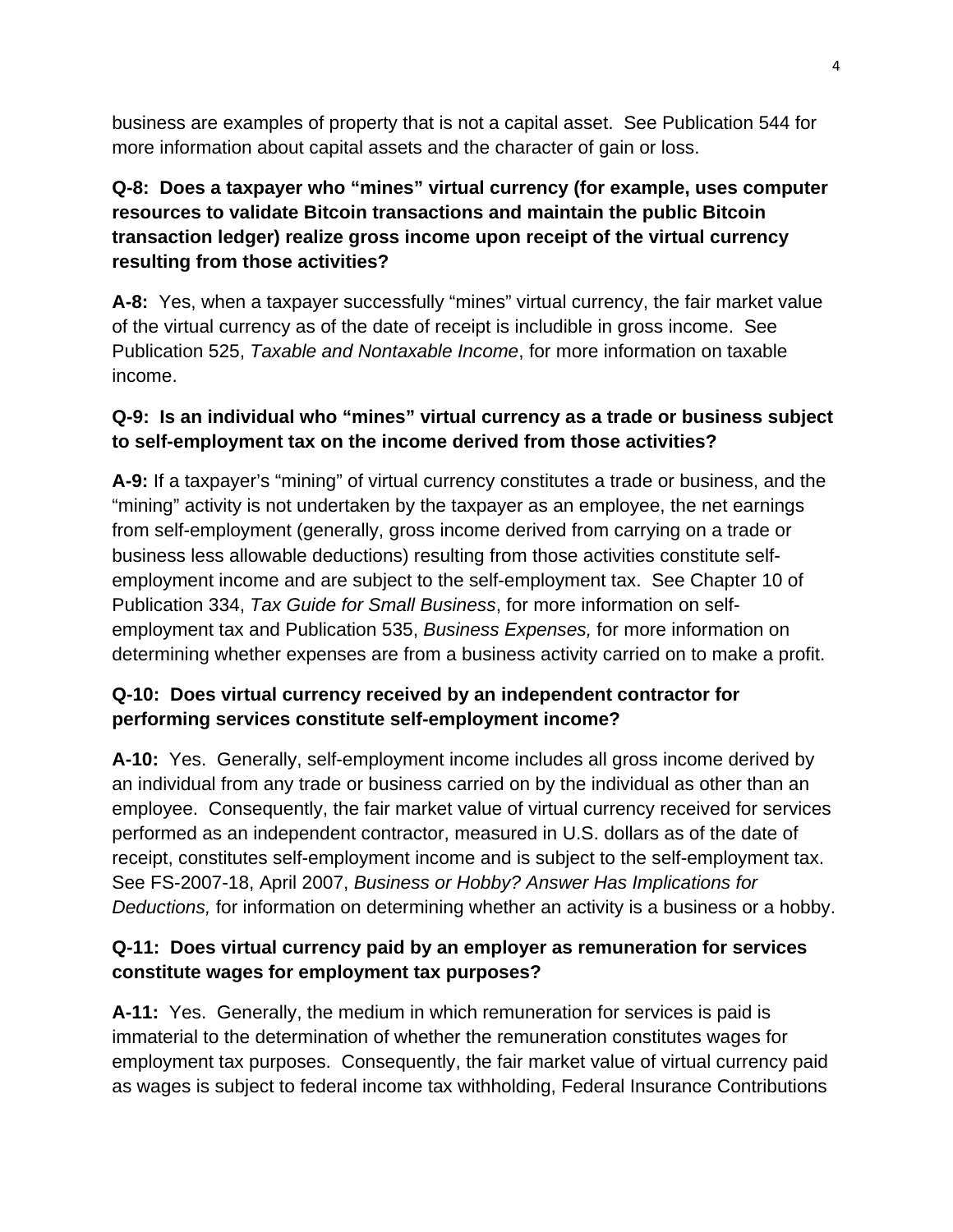Act (FICA) tax, and Federal Unemployment Tax Act (FUTA) tax and must be reported on Form W-2, *Wage and Tax Statement*. See Publication 15 (Circular E), *Employer's Tax Guide*, for information on the withholding, depositing, reporting, and paying of employment taxes.

# **Q-12: Is a payment made using virtual currency subject to information reporting?**

**A-12:** A payment made using virtual currency is subject to information reporting to the same extent as any other payment made in property. For example, a person who in the course of a trade or business makes a payment of fixed and determinable income using virtual currency with a value of \$600 or more to a U.S. non-exempt recipient in a taxable year is required to report the payment to the IRS and to the payee. Examples of payments of fixed and determinable income include rent, salaries, wages, premiums, annuities, and compensation.

# **Q-13: Is a person who in the course of a trade or business makes a payment using virtual currency worth \$600 or more to an independent contractor for performing services required to file an information return with the IRS?**

**A-13:** Generally, a person who in the course of a trade or business makes a payment of \$600 or more in a taxable year to an independent contractor for the performance of services is required to report that payment to the IRS and to the payee on Form 1099- MISC, *Miscellaneous Income*. Payments of virtual currency required to be reported on Form 1099-MISC should be reported using the fair market value of the virtual currency in U.S. dollars as of the date of payment. The payment recipient may have income even if the recipient does not receive a Form 1099-MISC. See the Instructions to Form 1099-MISC and the General Instructions for Certain Information Returns for more information. For payments to non-U.S. persons, see Publication 515, *Withholding of Tax on Nonresident Aliens and Foreign Entities*.

# **Q-14: Are payments made using virtual currency subject to backup withholding?**

**A-14:** Payments made using virtual currency are subject to backup withholding to the same extent as other payments made in property. Therefore, payors making reportable payments using virtual currency must solicit a taxpayer identification number (TIN) from the payee. The payor must backup withhold from the payment if a TIN is not obtained prior to payment or if the payor receives notification from the IRS that backup withholding is required. See Publication 1281, *Backup Withholding for Missing and Incorrect Name/TINs,* for more information*.*

# **Q-15: Are there IRS information reporting requirements for a person who settles payments made in virtual currency on behalf of merchants that accept virtual currency from their customers?**